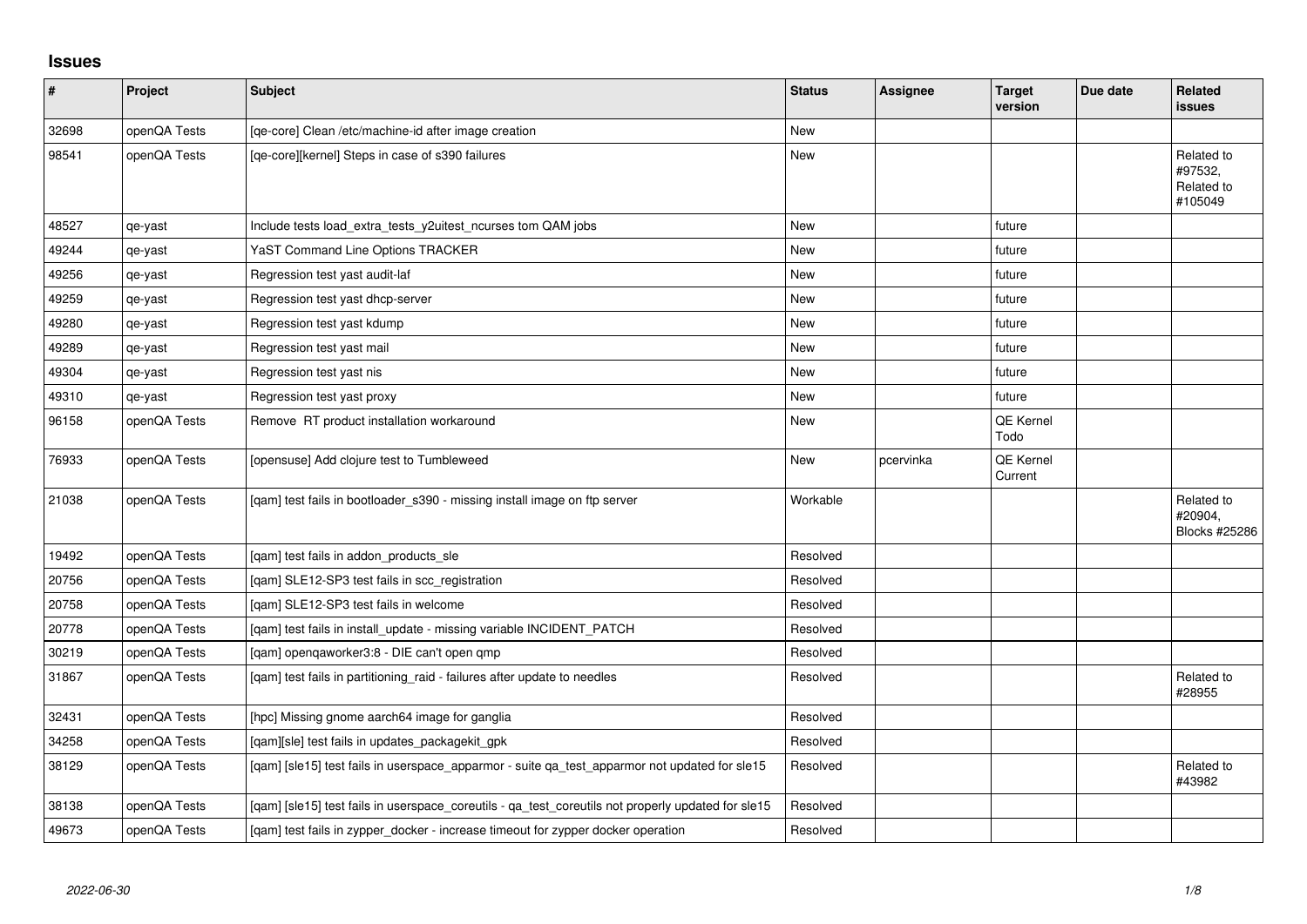| $\sharp$ | Project        | <b>Subject</b>                                                                          | <b>Status</b> | Assignee     | <b>Target</b><br>version | Due date   | Related<br><b>issues</b>                                                  |
|----------|----------------|-----------------------------------------------------------------------------------------|---------------|--------------|--------------------------|------------|---------------------------------------------------------------------------|
| 66203    | openQA Tests   | [kernel][ltp] test fails in ioctl loop05 - LOOP SET DIRECT IO succeeded unexpectedly    | Resolved      |              | QE Kernel<br>Done        |            |                                                                           |
| 91076    | openQA Tests   | Test fails in install_ltp - 32bit version dependency on libmnl                          | Resolved      |              | <b>QE Kernel</b><br>Done |            |                                                                           |
| 28297    | openQA Tests   | [gam] test fails in firefox developertool - missed click                                | Resolved      | bfilho       |                          |            | Related to<br>#33781                                                      |
| 57266    | openQA Project | Forbid test suite name changes if used in job groups                                    | Resolved      | cdywan       | Done                     |            |                                                                           |
| 28288    | openQA Tests   | [gam] test fails in firefox headers - missed keys on input                              | Resolved      | coolo        |                          |            |                                                                           |
| 20760    | openQA Tests   | [qam] SLE12-SP3 test fails in add_update_test_repo                                      | Resolved      | dasantiago   |                          |            |                                                                           |
| 30388    | openQA Project | [gam] opengaworker10:4 - worker fail all tests - gemu instances are left behind         | Resolved      | dasantiago   | Done                     |            | Related to<br>#30595,<br>Related to<br>#30700, Has<br>duplicate<br>#31126 |
| 46109    | openQA Tests   | [qam] test fails in addon_products_via_SCC_yast2                                        | Resolved      | dheidler     |                          |            | Related to<br>#44252                                                      |
| 67108    | openQA Tests   | [qam] test fails in install - incorrect job configuration XFSTESTS_REPO                 | Resolved      | dzedro       |                          |            |                                                                           |
| 28291    | openQA Tests   | [qam] test fails in firefox_passwd - incorrectly typed password                         | Resolved      | emiura       |                          |            |                                                                           |
| 89966    | openQA Tests   | [qe-core] Test kernel_multipath tries to install fixed version of mdadm                 | Resolved      | geor         | QE-Core:<br>Ready        |            |                                                                           |
| 48362    | openQA Tests   | [qam] test fails in supportutils - remove pam check                                     | Resolved      | hurhaj       |                          |            |                                                                           |
| 49418    | openQA Tests   | [ge-asg][gem] test fails in cluster md                                                  | Resolved      | jadamek      |                          |            |                                                                           |
| 49295    | qe-yast        | [qam][newt][yast2-nfs-client] Regression test yast nfs                                  | Resolved      | jgwang       |                          |            |                                                                           |
| 49313    | qe-yast        | [qam][newt][yast2-rdp] Regression test yast rdp                                         | Resolved      | jgwang       |                          |            |                                                                           |
| 48467    | openQA Tests   | [gam][sle] test fails in zypper lifecycle toolchain - increase timeout for installation | Resolved      | martinsmac   |                          | 2019-03-16 | Is duplicate of<br>#47228                                                 |
| 65627    | openQA Project | [kernel] Job fails to download LTP asset file                                           | Resolved      | MDoucha      | QE Kernel<br>Done        |            | Related to<br>#66007                                                      |
| 65067    | openQA Tests   | [kernel] test fails in clone301                                                         | Resolved      | metan        | QE Kernel<br>Done        |            |                                                                           |
| 20904    | openQA Tests   | [gam] - test fails in bootloader s390 - ftp is missing install medium                   | Resolved      | mgriessmeier |                          |            | Related to<br>#21038                                                      |
| 34255    | openQA Tests   | [sle] test fails in kdump_and_crash - fail related to ruby2.1-rubygem-nokogiri          | Resolved      | mgriessmeier |                          |            | Related to<br>#34777                                                      |
| 49265    | qe-yast        | [qam][maint][yast2-storage][yast2-storage-ng] Regression test yast disk                 | Resolved      | mgrifalconi  |                          |            |                                                                           |
| 49286    | qe-yast        | [gam][newt][yast2-lang] Regression test yast language                                   | Resolved      | mgrifalconi  |                          |            |                                                                           |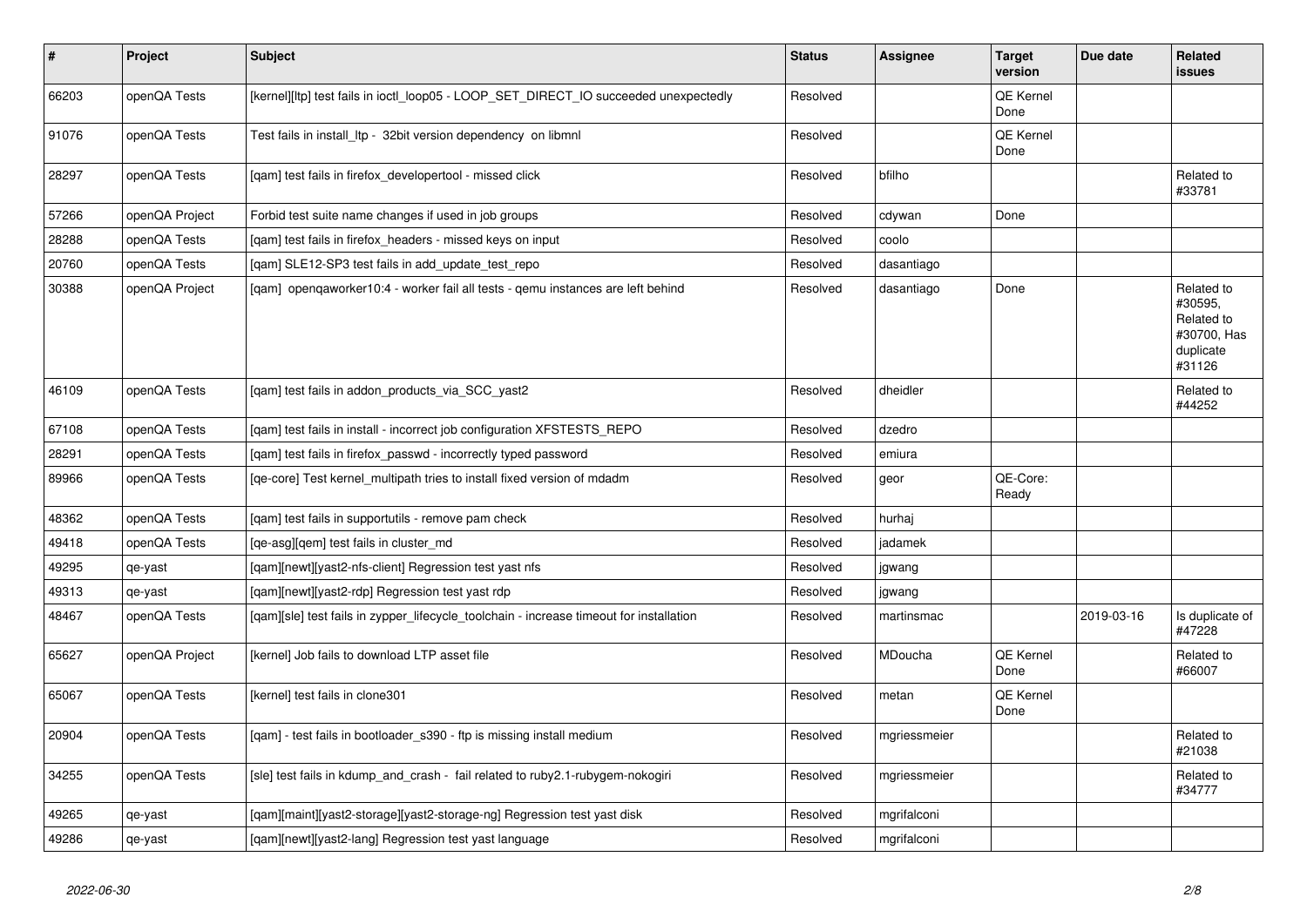| #     | Project      | <b>Subject</b>                                                                                            | <b>Status</b> | Assignee  | <b>Target</b><br>version | Due date | <b>Related</b><br><b>issues</b>                     |
|-------|--------------|-----------------------------------------------------------------------------------------------------------|---------------|-----------|--------------------------|----------|-----------------------------------------------------|
| 19486 | openQA Tests | [gam][sle][functional][s390] test fails in install update -> consoletest setup types password to<br>early | Resolved      | okurz     |                          |          | Has duplicate<br>#19530, Has<br>duplicate<br>#19584 |
| 30033 | openQA Tests | [gam] test fails in libreoffice mainmenu components - ttyS0 permission denied                             | Resolved      | okurz     |                          |          | Related to<br>#29940                                |
| 38066 | openQA Tests | [qam] [sle] [functional] test fails in application_starts_on_login - failure after check_screen<br>change | Resolved      | okurz     |                          |          |                                                     |
| 38069 | openQA Tests | [gam] [sle] [functional] test fails in pidgin IRC - failure after check screen change                     | Resolved      | okurz     |                          |          |                                                     |
| 89990 | openQA Tests | Error on tests/kernel/run ltp.pm: Can't locate sle/tests/kernel/run ltp.pm                                | Resolved      | okurz     | Ready                    |          | Related to<br>#67723                                |
| 20804 | openQA Tests | [qam] SLE12-SP3 test fails in system_role - incorrect content of variable MAINT_TEST_REPO                 | Resolved      | osukup    |                          |          |                                                     |
| 31699 | openQA Tests | [qam] test fails in scc_registration - failing since scc_addons update                                    | Resolved      | osukup    |                          |          |                                                     |
| 37928 | openQA Tests | [QAM] [SLE 15] Migrate Itp tests in Updates to new runner                                                 | Resolved      | osukup    |                          |          |                                                     |
| 20696 | openQA Tests | [gam] Make evolution prepare servers compatibile with openSUSE                                            | Resolved      | pcervinka |                          |          | Related to<br>#19320                                |
| 48524 | openQA Tests | [gam][ha] Test fails during iscsi client setup - host: command not found                                  | Resolved      | pcervinka |                          |          | Has duplicate<br>#48302                             |
| 20716 | openQA Tests | [qam] test fails in zypper_info triggered on incidents -> needs adaption of pattern match                 | Resolved      | pcervinka |                          |          |                                                     |
| 20782 | openQA Tests | [gam] test fails in install patterns - mariadb test tries to install devel packages                       | Resolved      | pcervinka |                          |          |                                                     |
| 21048 | openQA Tests | [gam] test fails in tracker search in nautilus - keyboard press is not reaching target                    | Resolved      | pcervinka |                          |          | Related to<br>#5830                                 |
| 25926 | openQA Tests | [gam] test fails in sle2docker                                                                            | Resolved      | pcervinka |                          |          |                                                     |
| 27205 | openQA Tests | [gam] test fails in setup - failing needles in iscsi support server                                       | Resolved      | pcervinka |                          |          |                                                     |
| 27244 | openQA Tests | [qam] test fails in select_patterns_and_packages - ha pattern is unselected                               | Resolved      | pcervinka |                          |          |                                                     |
| 27618 | openQA Tests | [gam] test fails in firefox java - remote side changed appearance                                         | Resolved      | pcervinka |                          |          |                                                     |
| 27901 | openQA Tests | [gam] test fails in evolution smoke - imap aol not responding                                             | Resolved      | pcervinka |                          |          |                                                     |
| 28528 | openQA Tests | [gam] test fails in groupwise - package is missing in ibs                                                 | Resolved      | pcervinka |                          |          |                                                     |
| 30039 | openQA Tests | [gam] test fails in zypper Ir validate - use version utils instead of utils                               | Resolved      | pcervinka |                          |          |                                                     |
| 30127 | openQA Tests | [qam] test fails in application_starts_on_login - dynamic space in needle                                 | Resolved      | pcervinka |                          |          |                                                     |
| 30814 | openQA Tests | [gam] test fails in yast2 ntpclient - log window is not closed                                            | Resolved      | pcervinka |                          |          |                                                     |
| 31180 | openQA Tests | [gam] test fails in kernel kexec - migration to systemctl broke the test                                  | Resolved      | pcervinka |                          |          |                                                     |
| 31309 | openQA Tests | [gam] test fails in libreoffice mainmenu components - needles should be updated                           | Resolved      | pcervinka |                          |          |                                                     |
| 31315 | openQA Tests | [gam] test fails in wireshark - rm command is not fully typed after alt-f4                                | Resolved      | pcervinka |                          |          |                                                     |
| 31810 | openQA Tests | [gam] test fails in docker - disable docker tests on sle12-sp1                                            | Resolved      | pcervinka |                          |          |                                                     |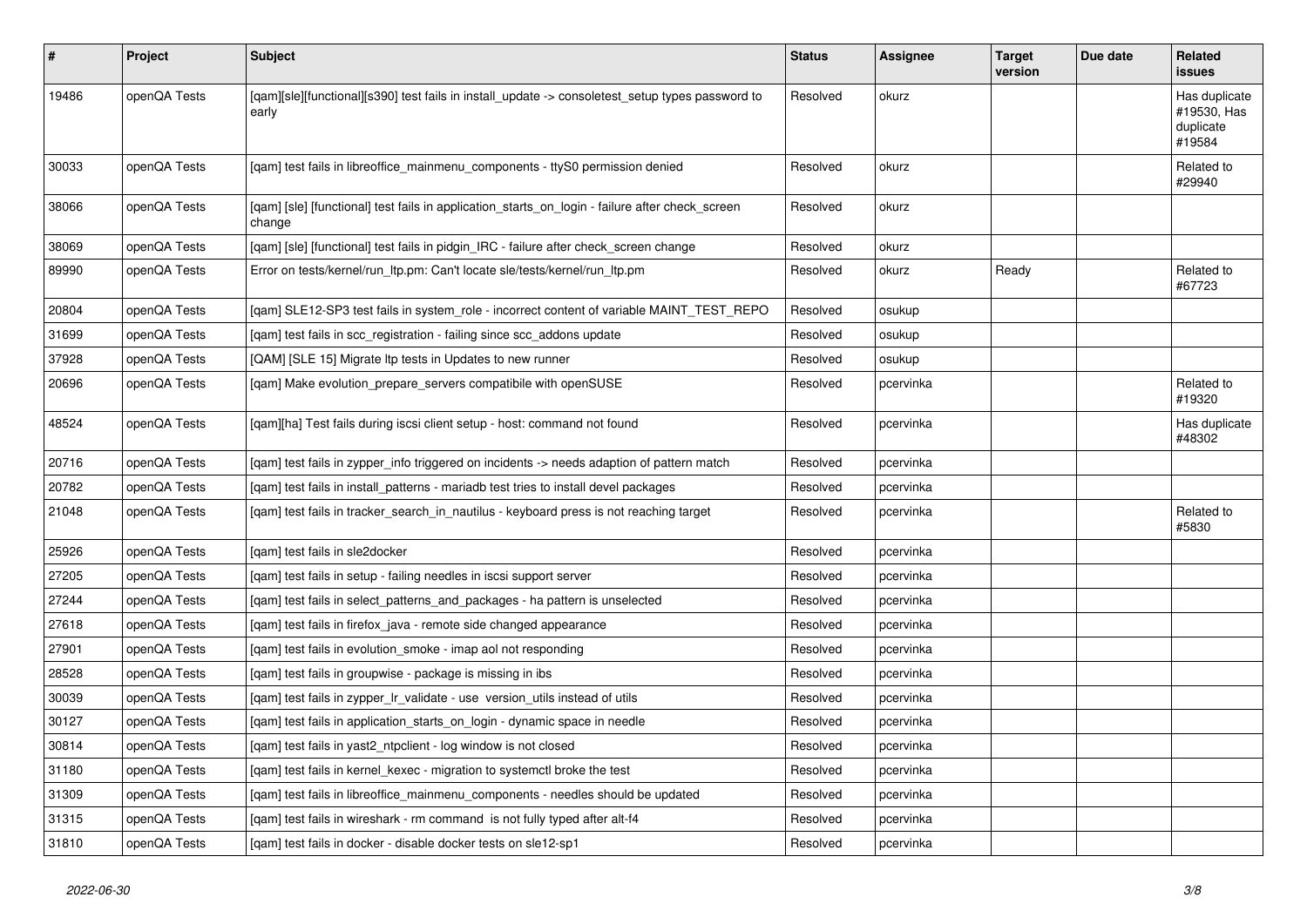| $\vert$ # | Project        | <b>Subject</b>                                                                                                     | <b>Status</b> | Assignee  | <b>Target</b><br>version | Due date | <b>Related</b><br><b>issues</b>                                                                    |
|-----------|----------------|--------------------------------------------------------------------------------------------------------------------|---------------|-----------|--------------------------|----------|----------------------------------------------------------------------------------------------------|
| 32716     | openQA Tests   | [ga]test fails in shutdown                                                                                         | Resolved      | pcervinka |                          |          |                                                                                                    |
| 33469     | openQA Tests   | [gam] test fails in dstat - clean/update needles for dstat-fileoutput                                              | Resolved      | pcervinka |                          |          | Related to<br>#32719                                                                               |
| 33643     | openQA Tests   | [qam][ha] test fails in ha_cluster_init - scp failure                                                              | Resolved      | pcervinka |                          |          |                                                                                                    |
| 37093     | openQA Tests   | [gam] test fails in evolution mail imap - remove workaround for bsc#1049387                                        | Resolved      | pcervinka |                          |          |                                                                                                    |
| 41030     | openQA Tests   | [qam] test fails in updates_packagekit_kde - zypper update requires additional install step                        | Resolved      | pcervinka |                          |          | Related to<br>#41396                                                                               |
| 48155     | openQA Project | [gam][tools][kernel] Duplicate bootindex with multiple paths                                                       | Resolved      | pcervinka |                          |          |                                                                                                    |
| 49121     | openQA Tests   | [gam][kernel][multipath][aarch64] Qemu fails setup multipath on gemu aarch64                                       | Resolved      | pcervinka |                          |          |                                                                                                    |
| 49217     | openQA Tests   | [qam][kernel][aarch64][sle] kdump is not scheduled for aarch64                                                     | Resolved      | pcervinka |                          |          |                                                                                                    |
| 50045     | openQA Tests   | [gam][blue][sle] - Fix type password to accept parameters and pass them to the inner call<br>type_string           | Resolved      | pcervinka |                          |          | Related to<br>#49655                                                                               |
| 50309     | openQA Tests   | [gam][blue][leap][opensuse] Update online repos behavior to activate online repositories                           | Resolved      | pcervinka |                          |          | Blocks #39449                                                                                      |
| 50387     | openQA Tests   | [gam][blue] - test fails in updates packagekit kde                                                                 | Resolved      | pcervinka |                          |          |                                                                                                    |
| 50459     | openQA Tests   | [qam][blue][leap] test fails in updates_packagekit_gpk - fail after update                                         | Resolved      | pcervinka |                          |          |                                                                                                    |
| 37925     | openQA Tests   | [QAM] [SLE 15] Make SLE-HPC product installation compatible with QAM update flow                                   | Resolved      | pcervinka | Done                     |          |                                                                                                    |
| 38135     | openQA Tests   | [gam] [sle15] test fails in userspace bind - ga test bind is not updated for SLE15                                 | Resolved      | pcervinka | Done                     |          |                                                                                                    |
| 39536     | openQA Tests   | [gam] test fails in patch and reboot - add missing variables for gam test issues                                   | Resolved      | pcervinka | Done                     |          |                                                                                                    |
| 39887     | openQA Tests   | [kernel] [sle] [network] test fails in before test - network failure                                               | Resolved      | pcervinka | Done                     |          |                                                                                                    |
| 40181     | openQA Tests   | [network] test fails in before_test - wicked basic test fails on 15SP1                                             | Resolved      | pcervinka | Done                     |          |                                                                                                    |
| 40547     | openQA Tests   | [qam][opensuse] test fails in updates_packagekit_kde - job timeout                                                 | Resolved      | pcervinka | Done                     |          |                                                                                                    |
| 51365     | openQA Tests   | [research] Named pipe /dev/sshserial missing lines on first use                                                    | Resolved      | pcervinka | QE Kernel<br>Done        |          |                                                                                                    |
| 52409     | openQA Tests   | [sle][kernel][textmode][ppc] test fails in system_role - installation fail during system_role selection   Resolved |               | pcervinka | QE Kernel<br>Done        |          |                                                                                                    |
| 56615     | openQA Tests   | [kernel] test fails in tuned - error message for perf_bias failure is different on SLE15-SP1                       | Resolved      | pcervinka | QE Kernel<br>Done        |          |                                                                                                    |
| 57224     | openQA Tests   | [kernel] - test fails in kdump_and_crash - pasword is not entered before grub                                      | Resolved      | pcervinka | QE Kernel<br>Done        |          |                                                                                                    |
| 57329     | openQA Tests   | [kernel][functional] PowerVM console is not active all the time                                                    | Resolved      | pcervinka | QE Kernel<br>Done        |          | Related to<br>#54617.<br>Related to<br>#58220,<br>Related to<br>#14626, Has<br>duplicate<br>#62819 |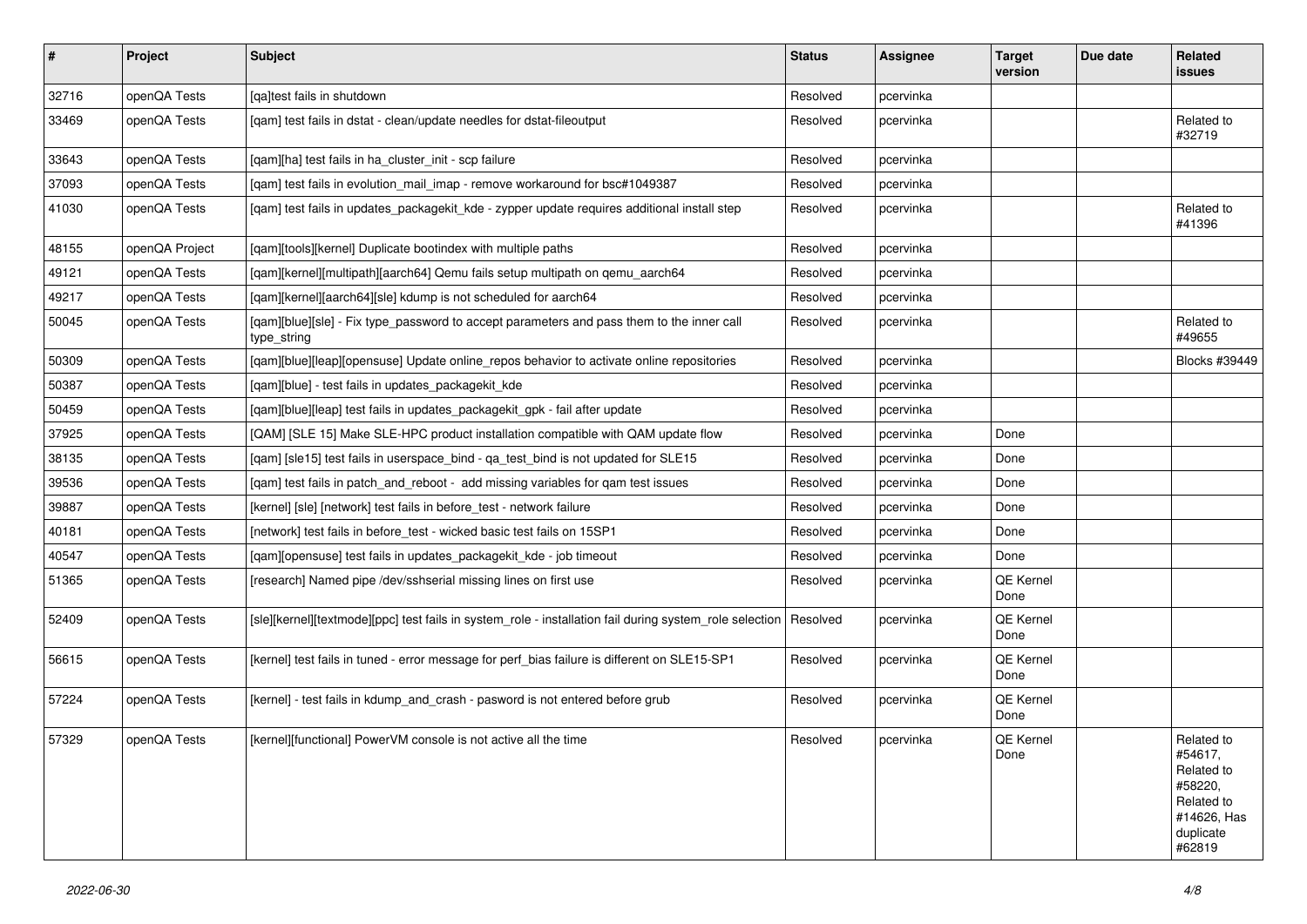| $\sharp$ | <b>Project</b> | Subject                                                                                     | <b>Status</b> | Assignee    | <b>Target</b><br>version | Due date   | <b>Related</b><br>issues |
|----------|----------------|---------------------------------------------------------------------------------------------|---------------|-------------|--------------------------|------------|--------------------------|
| 58871    | openQA Tests   | [spvm][kernel][functional] Shutdown check not implemented for spvm backend                  | Resolved      | pcervinka   | QE Kernel<br>Done        |            |                          |
| 59226    | openQA Tests   | [kernel]ltp][spvm][sporadic] test fails in boot_ltp - cat /tmp/ver_linux_before.txt timeout | Resolved      | pcervinka   | QE Kernel<br>Done        |            | Related to<br>#59190     |
| 59843    | openQA Tests   | [spvm][kernel][openqa] test fails in coredump_collect - multiple select_console fails       | Resolved      | pcervinka   | QE Kernel<br>Done        |            | Related to<br>#60497     |
| 59954    | openQA Tests   | [kernel][spvm] test fails in qa_test_klp - git should be git-core                           | Resolved      | pcervinka   | QE Kernel<br>Done        |            |                          |
| 60083    | openQA Tests   | [kernel][functional] - test fails in boot_to_desktop - password is not entered              | Resolved      | pcervinka   | QE Kernel<br>Done        |            |                          |
| 60182    | openQA Tests   | [kernel][spvm] test fails in lvm_no_separate_home - update needles                          | Resolved      | pcervinka   | QE Kernel<br>Done        |            |                          |
| 60326    | openQA Tests   | [kernel] test fails in multipath - update schedule                                          | Resolved      | pcervinka   | QE Kernel<br>Done        |            |                          |
| 60746    | openQA Tests   | [kernel] test fails in boot to desktop - increase timeout after password                    | Resolved      | pcervinka   | QE Kernel<br>Done        |            |                          |
| 60818    | openQA Tests   | [kernel] test fails in kdump_and_crash - password prompt is not catched                     | Resolved      | pcervinka   | QE Kernel<br>Done        |            |                          |
| 63610    | openQA Tests   | [kernel][ltp][spvm] - test fails in pkey01 on spvm                                          | Resolved      | pcervinka   | QE Kernel<br>Done        |            | Related to<br>#63943     |
| 63943    | openQA Tests   | [kernel][ltp] test fails in pkey01 - Setup hugepages before test execution                  | Resolved      | pcervinka   | QE Kernel<br>Done        |            | Related to<br>#63610     |
| 64030    | openQA Tests   | [kernel][ltp]spvm] test fails in boot_ltp - Not finished boot                               | Resolved      | pcervinka   | QE Kernel<br>Done        |            |                          |
| 66188    | openQA Tests   | [kernel] test fails in boot_ltp - increase timeout                                          | Resolved      | pcervinka   | QE Kernel<br>Done        |            |                          |
| 73099    | openQA Tests   | [kernel][powervm] Test fails in install_klp_product - console is not switched               | Resolved      | pcervinka   | QE Kernel<br>Done        |            |                          |
| 44696    | openQA Tests   | [gam] test fails in sshd - user password is weak                                            | Resolved      | pdostal     |                          |            |                          |
| 31657    | openQA Tests   | [qam] test fails in runc - conflict between docker-runc and runc                            | Resolved      | pgeorgiadis |                          |            |                          |
| 32434    | openQA Tests   | [gam] - test fails in sle2docker - docker test suites don't clean images properly           | Resolved      | pgeorgiadis |                          |            |                          |
| 46895    | openQA Tests   | [gam] test fails in dracut - output not matched on 15SP1                                    | Resolved      | pstivanin   |                          | 2019-01-31 | Related to<br>#4/41/     |
| 104613   | openQA Tests   | Enable Itp known issues on o3                                                               | Resolved      | pvorel      | QE Kernel<br>Done        |            |                          |
| 50243    | openQA Tests   | [kernel] - test fails in trinity - test is not designed to be run on ooo                    | Resolved      | pvorel      | QE Kernel<br>Done        |            | Related to<br>#50525     |
| 46487    | openQA Tests   | [qam][functional][y] test fails in select_patterns_and_packages                             | Resolved      | riafarov    | Milestone 24             |            |                          |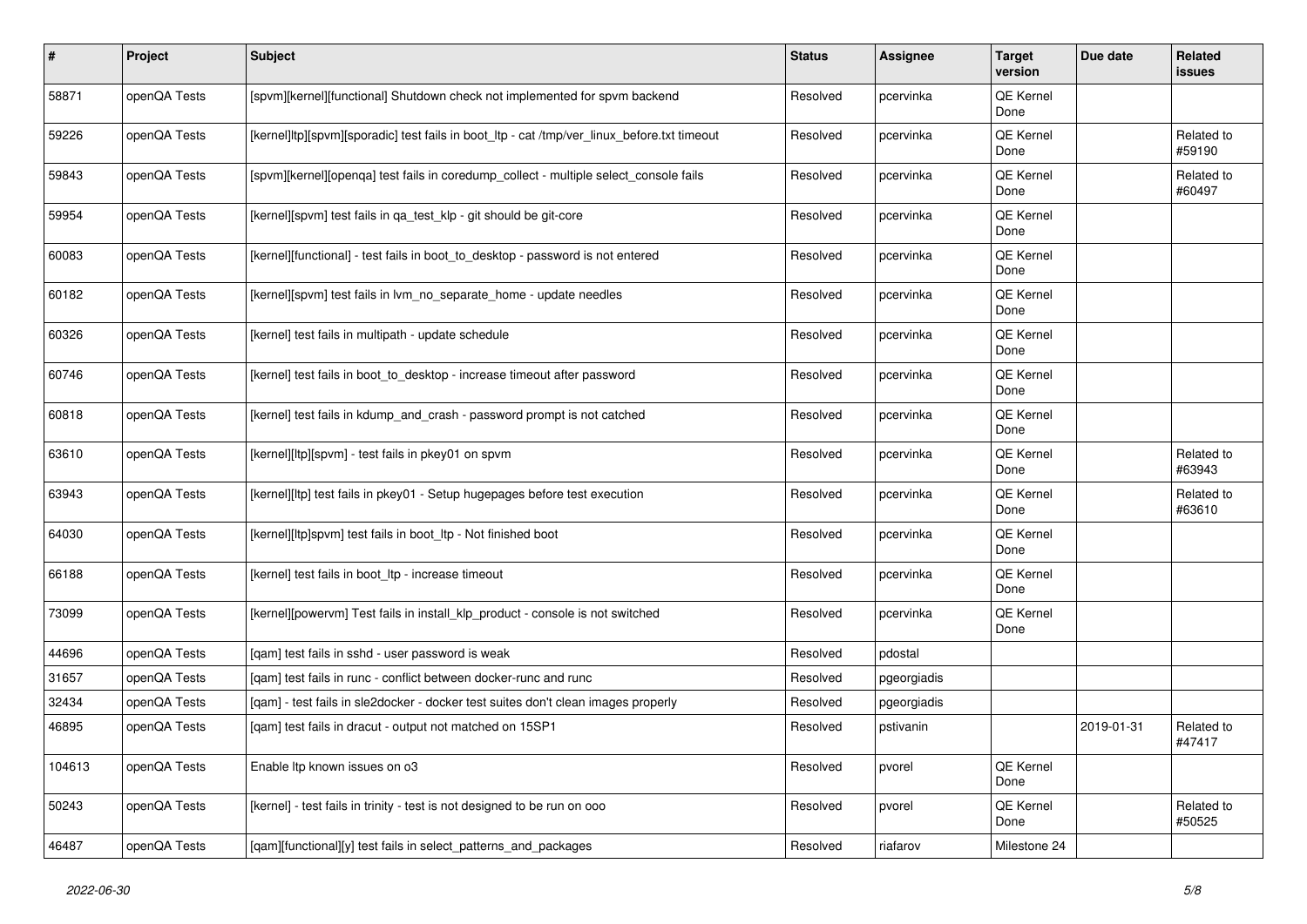| $\vert$ # | <b>Project</b> | <b>Subject</b>                                                                                                 | <b>Status</b> | <b>Assignee</b> | <b>Target</b><br>version | Due date   | <b>Related</b><br>issues                                                                                                                          |
|-----------|----------------|----------------------------------------------------------------------------------------------------------------|---------------|-----------------|--------------------------|------------|---------------------------------------------------------------------------------------------------------------------------------------------------|
| 20980     | openQA Tests   | [qam] test fails in addon_products_sle                                                                         | Resolved      | riafarov        |                          |            |                                                                                                                                                   |
| 28015     | openQA Tests   | [qam] test fails setup - aplay.pm syntax error                                                                 | Resolved      | riafarov        |                          |            |                                                                                                                                                   |
| 34288     | openQA Tests   | [qam] test fails in zypper_info - zypper_info shouldn't be started                                             | Resolved      | riafarov        |                          |            | Related to<br>#32038                                                                                                                              |
| 37979     | openQA Tests   | [SLE] test fails in updates_packagekit_gpk - gpk-update-viewer doesn't start                                   | Resolved      | riafarov        |                          |            | Related to<br>#31954                                                                                                                              |
| 40418     | openQA Tests   | [gam][functional][sle] test fails in select patterns and packages                                              | Resolved      | riafarov        |                          |            | Related to<br>#38870                                                                                                                              |
| 49271     | qe-yast        | [gam][newt][yast2-ftp-server] Regression test yast ftp-server                                                  | Resolved      | shukui          |                          |            |                                                                                                                                                   |
| 49277     | qe-yast        | [qam][newt][yast2-http-server] Regression test yast http-server                                                | Resolved      | shukui          |                          |            |                                                                                                                                                   |
| 49283     | qe-yast        | [qam] Regression test yast keyboard                                                                            | Resolved      | simonlm         |                          |            |                                                                                                                                                   |
| 49298     | qe-yast        | [qam][newt][yast2-nfs-server] Regression test yast nfs-server                                                  | Resolved      | simonlm         |                          |            |                                                                                                                                                   |
| 38387     | openQA Tests   | [functional][u][sporadic][medium] test fails in gnucash - window is not closed                                 | Resolved      | SLindoMansilla  | Milestone 18             | 2018-08-28 | Related to<br>#38057,<br>Related to<br>#38114.<br>Related to<br>#38702.<br>Related to<br>#39131,<br>Related to<br>#40172,<br>Related to<br>#40319 |
| 27994     | openQA Tests   | [qam][expedite][sprint 201711.2] test fails in test setup in bmwqemu.pm                                        | Resolved      | szarate         |                          |            |                                                                                                                                                   |
| 27506     | openQA Tests   | [qam] test fails in 1_shim_suite - missing repository on dist                                                  | Resolved      | thehejik        |                          |            |                                                                                                                                                   |
| 49262     | qe-yast        | [qam][newt][yast2-dns-server] Regression test yast dns-server                                                  | Resolved      | tonyyuan        |                          |            |                                                                                                                                                   |
| 49250     | qe-yast        | [gam][newt][yast2-network] Regression test for yast lan command line option                                    | Resolved      | vpelcak         |                          |            |                                                                                                                                                   |
| 21052     | openQA Tests   | [qam] test fails in shotwell_export - failure on first launch                                                  | Resolved      | vsvecova        |                          |            |                                                                                                                                                   |
| 40259     | openQA Tests   | [qam] test fails in libreoffice_mainmenu_components - needle fail at base-install                              | Resolved      | yuanren10       |                          |            |                                                                                                                                                   |
| 21790     | openQA Tests   | [qam] test fails in wireshark - test don't match capturing needle                                              | Closed        |                 |                          |            |                                                                                                                                                   |
| 30514     | openQA Tests   | [gam] test fails in java - increase timeout for installation                                                   | Closed        | pcervinka       |                          |            |                                                                                                                                                   |
| 53165     | openQA Tests   | [kernel][installation][lvm] test fails in lvm_no_separate_home - update lvm installation part for<br>sle12-sp5 | Closed        | pcervinka       | QE Kernel<br>Done        |            |                                                                                                                                                   |
| 53294     | openQA Tests   | [kernel][ltp] test fails in boot_ltp - incorrect kernel name provided                                          | Closed        | pcervinka       | QE Kernel<br>Done        |            | Related to<br>#51743                                                                                                                              |
| 54275     | openQA Tests   | [kernel]kotd][ltp][s390x] test fails in install_ltp - failure after install_kotd, console issue                | Closed        | pcervinka       | QE Kernel<br>Done        |            | Related to<br>#54260                                                                                                                              |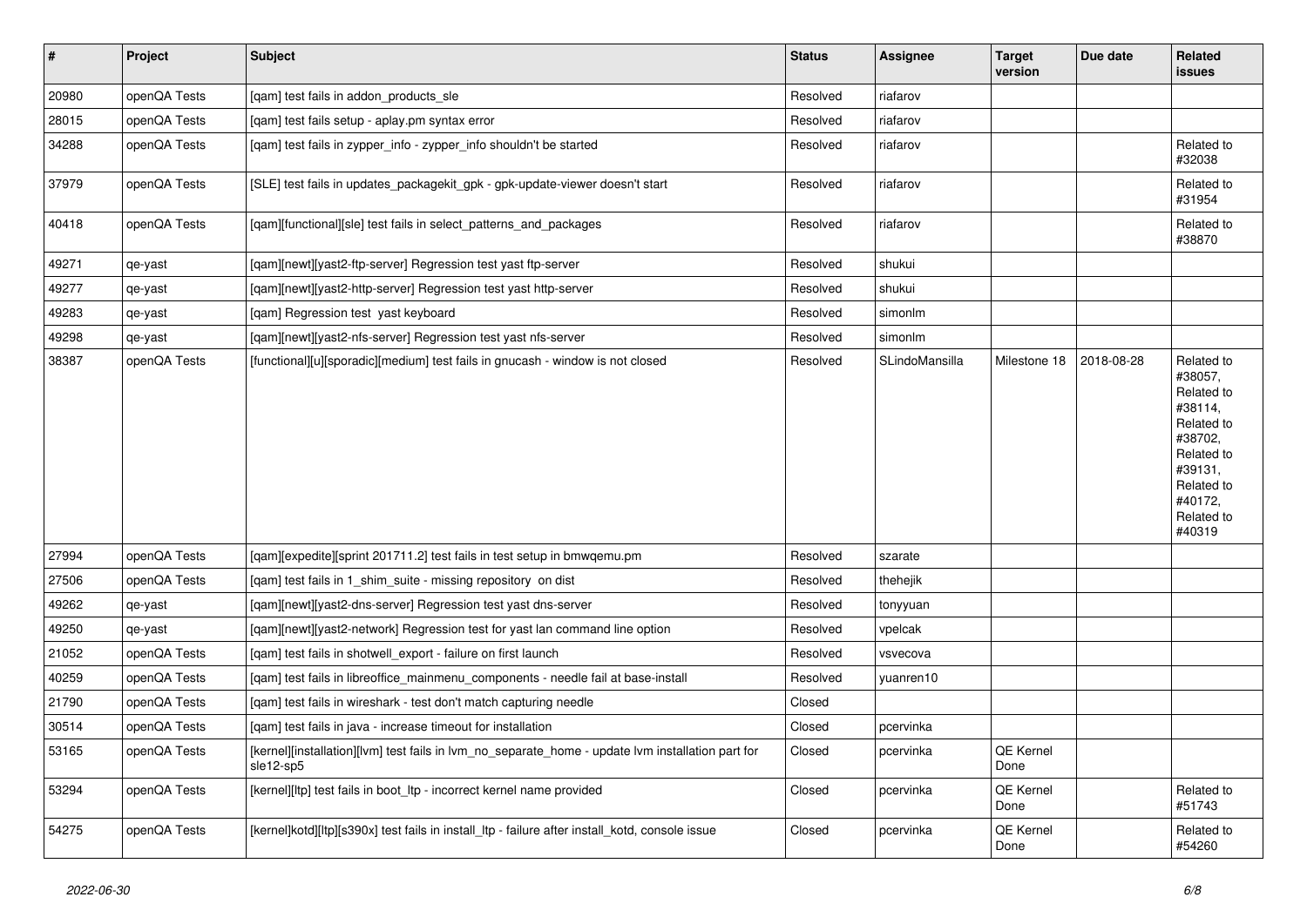| #     | <b>Project</b> | Subject                                                                                                         | <b>Status</b> | Assignee            | <b>Target</b><br>version | Due date | <b>Related</b><br>issues                                               |
|-------|----------------|-----------------------------------------------------------------------------------------------------------------|---------------|---------------------|--------------------------|----------|------------------------------------------------------------------------|
| 54416 | openQA Tests   | [kernel][ltp] Setup GitLab CI for LTP daily builds                                                              | Closed        | pcervinka           | QE Kernel<br>Done        |          |                                                                        |
| 55166 | openQA Tests   | [spvm][ppc][serial] test fails in kdump and crash - no response from serial                                     | Closed        | pcervinka           | QE Kernel<br>Done        |          |                                                                        |
| 20720 | openQA Tests   | [qam][aarch64] test fails in install_patterns -> skips over grub2 menue                                         | Rejected      |                     |                          |          | Related to<br>#20174                                                   |
| 21046 | openQA Tests   | [qam] test fails in tracker_search_in_nautilus - keyboard press is not reaching target                          | Rejected      |                     |                          |          |                                                                        |
| 27910 | openQA Tests   | [gam] test fails in patch and reboot - many download failures                                                   | Rejected      |                     |                          |          |                                                                        |
| 38003 | openQA Tests   | [qam] [sle15] test fails in scc_registration - no candidate needle with tag(s)<br>'scc-module-%REQUIRED_ADDONS% | Rejected      |                     |                          |          |                                                                        |
| 38183 | openQA Tests   | [qam] [sle15] test fails in userspace_net_snmp - Error opening specified endpoint<br>"udp:localhost:"           | Rejected      |                     |                          |          |                                                                        |
| 49646 | openQA Tests   | [qam][s390] test fails in installation - system will not boot and login screen is not reached                   | Rejected      |                     |                          |          |                                                                        |
| 38000 | openQA Tests   | [sle15] [qam] test fails in bootloader_s390 - Could not retrieve required variable REPO_0                       | Rejected      |                     | Done                     |          |                                                                        |
| 65001 | openQA Tests   | SUT will stay in shutdown after reboot command on s390 svirt backend                                            | Rejected      |                     | QE Kernel<br>Done        |          | Is duplicate of<br>#62240                                              |
| 66007 | openQA Tests   | [kernel] Add ASSET 1 variable back for PowerVM and baremetal jobs                                               | Rejected      |                     | QE Kernel<br>Done        |          | Related to<br>#65627                                                   |
| 67315 | openQA Tests   | [kernel][blktests] test fails in boot_to_desktop - YAML schedule not ready for s390x                            | Rejected      |                     | QE Kernel<br>Done        |          |                                                                        |
| 38192 | openQA Tests   | [gam] [sle] test fails in firefox flashplayer - tracking protection information is present                      | Rejected      | bfilho              |                          |          |                                                                        |
| 43244 | openQA Tests   | [sle][functional][u] test fails in ntp_client - new test fails on sle15                                         | Rejected      | dheidler            | Milestone 20             |          | Related to<br>#43052                                                   |
| 49268 | qe-yast        | Regression test yast firewall                                                                                   | Rejected      | <b>JERiveraMoya</b> | future                   |          |                                                                        |
| 49253 | qe-yast        | [qam] Regression test for yast add-on command line option                                                       | Rejected      | jgwang              |                          |          |                                                                        |
| 38180 | openQA Tests   | [qam] [sle15] test fails in userspace_systemd - update test suite for sle15                                     | Rejected      | itzhao              |                          |          |                                                                        |
| 34693 | openQA Tests   | [qam] test fails in install_update - missing INCIDENT_PATCH                                                     | Rejected      | osukup              |                          |          |                                                                        |
| 20790 | openQA Tests   | [qam] SLE12-SP3 test fails in 1__unknown_ - slenkins-tests-openvpn-control                                      | Rejected      | pcervinka           |                          |          | Related to<br>#20002                                                   |
| 21774 | openQA Tests   | [qam] test fails in evolution_mail_imap - test hangs on querying authentication types                           | Rejected      | pcervinka           |                          |          | Related to<br>#21814,<br>Related to<br>#29357,<br>Related to<br>#29360 |
| 26830 | openQA Tests   | [qam] test fails in sle2docker - sles docker image has new name                                                 | Rejected      | pcervinka           |                          |          |                                                                        |
| 32896 | openQA Tests   | [sle] test fails in pdsh slave                                                                                  | Rejected      | pcervinka           |                          |          |                                                                        |
| 33451 | openQA Tests   | [qam] test fails in dstat - package not available on SP1                                                        | Rejected      | pcervinka           |                          |          |                                                                        |